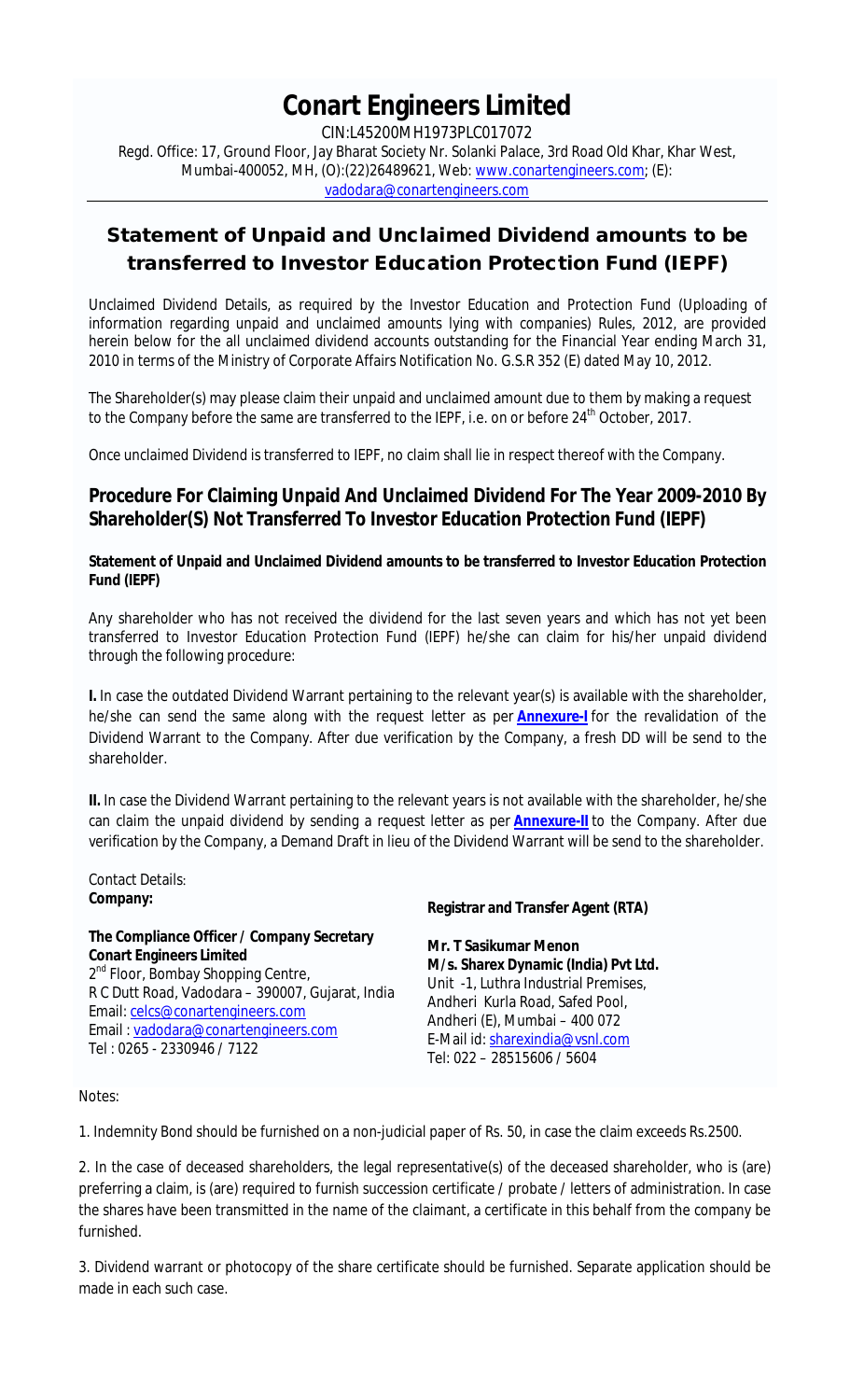# **ANNEXURE-I**

# **FORM FOR CLAIMING UNCLAIMED DIVIDEND - IN CASE OF OUTDATED DIVIDEND WARRANT**

To, the contract of the contract of the contract of the contract of the contract of the contract of the contract of the contract of the contract of the contract of the contract of the contract of the contract of the contra The Company Secretary & Compliance Officer Conart Engineers Limited, 2<sup>nd</sup> Floor, Bombay Shopping Centre, R C Dutt Road, Vadodara – 390007, Gujarat, India

Dear Sir,

# **Subject: Revalidation of Dividend Warrant in lieu of the outdated Dividend Warrant**

This is to bring to you kind notice that a Dividend Warrant No.\_\_\_\_\_\_\_\_\_ for the Financial Year 2009- 2010 – Conart Engineers Limited, for an amount of Rs.\_\_\_\_\_\_\_\_\_\_\_\_\_\_\_\_\_\_ is outdated.

I/We, therefore, request you to kindly arrange to revalidate the Dividend Warrant in lieu of the outdated Dividend Warrant.

I/We, return the said original Dividend Warrant.

Thanking You,

Yours faithfully,

| Signature of Sole / First   :<br>Registered Shareholder |                      |                    |
|---------------------------------------------------------|----------------------|--------------------|
| Name of the Sole / First $\vert$ :<br>Shareholder       |                      | (IN BLOCK LETTERS) |
| DP ID CLID / Folio No.                                  | $\bullet$<br>$\cdot$ |                    |
| Address                                                 | ٠<br>$\cdot$         |                    |
| Contact No.                                             | ٠<br>$\cdot$         |                    |
| Email ID                                                | $\bullet$<br>$\cdot$ |                    |

#### *Encl: As above*

Notes:

1. Indemnity Bond should be furnished on a non-judicial paper of Rs. 50, in case the claim exceeds Rs.2500.

2. In the case of deceased shareholders, the legal representative(s) of the deceased shareholder, who is (are) preferring a claim, is (are) required to furnish succession certificate / probate / letters of administration. In case the shares have been transmitted in the name of the claimant, a certificate in this behalf from the company be furnished.

3. Dividend warrant or photocopy of the share certificate should be furnished. Separate application should be made in each such case.